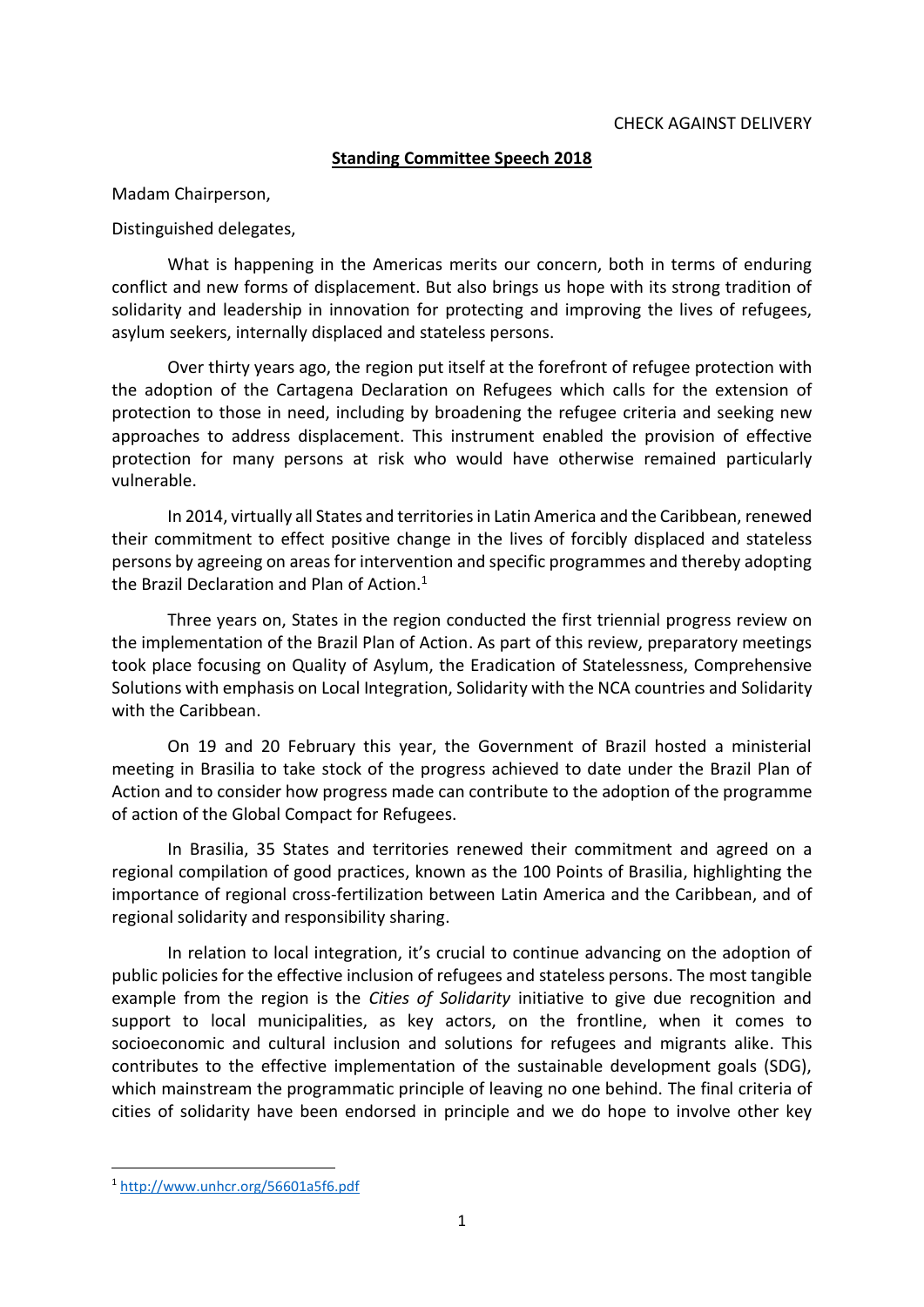stakeholders to make this initiative comprehensive and synchronized with existing platforms, to be launched regionally in the near future.

## Distinguished delegates,

The Americas region also pioneered in the regional application of the Annex 1 of the New York Declaration. In October last year, Belize, Costa Rica, Guatemala, Honduras, Mexico and Panama have agreed to the Comprehensive Regional Protection and Solutions Framework, known as MIRPS for its acronym in Spanish.

MIRPS countries committed to focus greater efforts on strengthening protection responses and intensifying the search for solutions for persons of concern, through a joint regional approach that enhances cooperation and shared responsibility. These countries are now working towards the implementation of over 180 commitments outlined in three-year National and Regional Action Plans to address the situation in countries of origin, transit and asylum/destination.

These undertakings were the result of an extensive consultative process with more than 1,000 persons of concern and 270 national and regional civil society organisations including the regional network of Ombudspersons' Offices, the Catholic Church through its regional CLAMOR network, the regional network of the Red Cross, the regional alliance of the Academia, and civil society organizations, particularly RNCOM and GAR-PAB.

This process is being directly supported by the Organization of American States and the Central American Integration System. Regional linkages with a wider range of partners, including in particular financial and development agencies and the private sector, will help catalyse the transformation in the way States, UNHCR and other actors work to more effectively mitigate and respond to displacement. These efforts are also being complemented and strengthened by the support provided by UN joint initiative aiming at supporting States and substantially reducing violence.

Political will and State actions notwithstanding, protection mechanisms and social services in Central American countries are over stretched. Countries need the support of the international community to complement their efforts aimed at providing protection and solution responses, and to achieve the desired impact, as part of the integrated approach envisaged in the Global Compact on Refugees.

### Ladies and gentlemen,

As part of the implementation of the programme of Quality of Asylum (QAI), specialized registration units for the case management of differentiated protection needs were created (for instance, separated or unaccompanied children), including in border areas. Civil society organizations are increasingly providing legal counselling and representation to asylum seekers and refugees through the creation of a regional network with the support of the Inter-American Institute of Human Rights.

In order to strengthen their asylum systems, States are encouraged to allocate more financial and human resources, including the implementation of twinning programmes to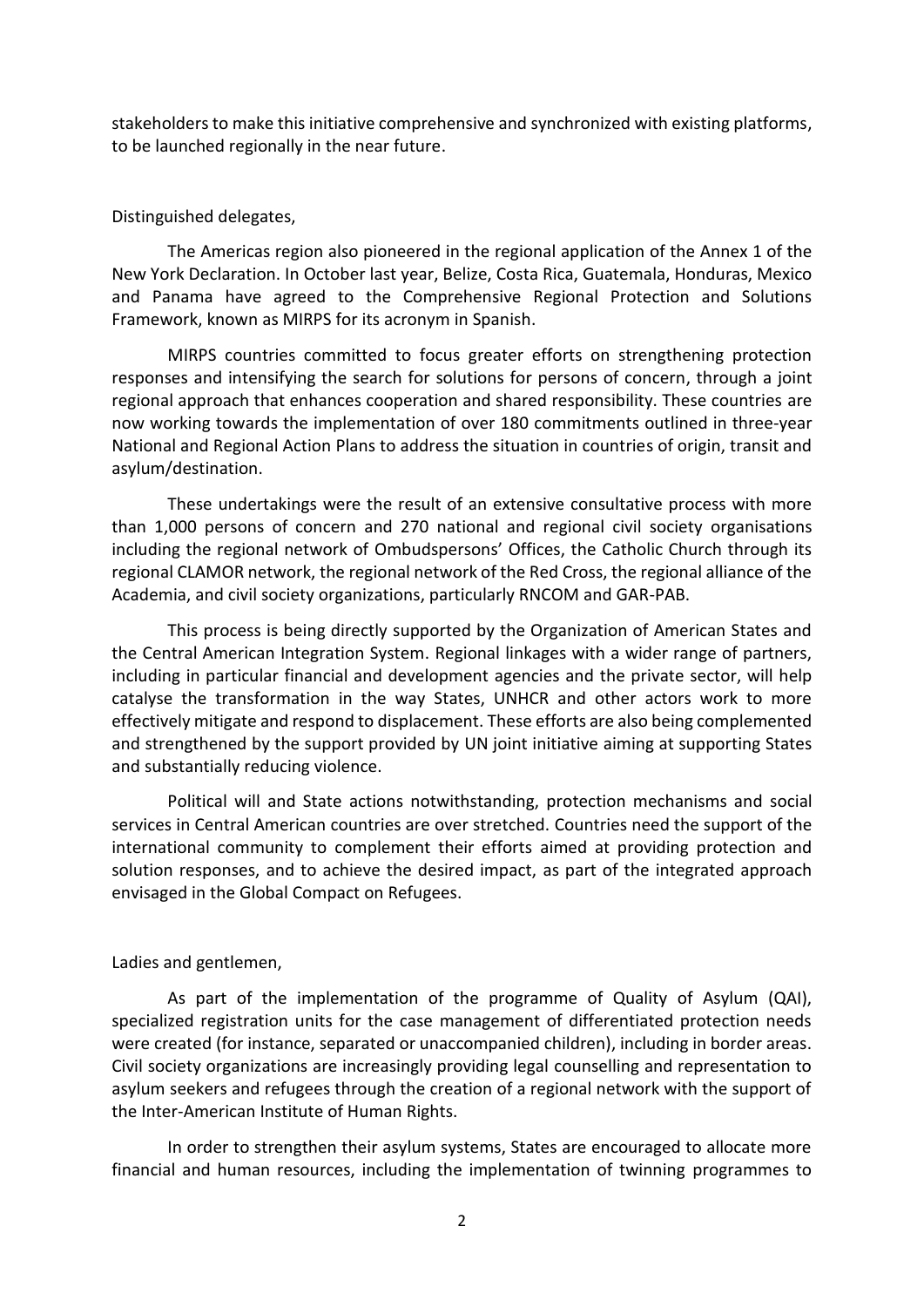reinforce the capacities of asylum authorities dealing with increasing numbers of persons in need of international protection (the good practices of Canada, the United States of America and Mexico have supported Costa Rica and Panama).

Considering the prevailing situation of displacement in various regions of the Americas, UNHCR has focused its work and presence in border areas, giving priority to access to the territory, admission and reception arrangement, registration and profiling, the identification of differentiated protection needs and the implementation of referral mechanisms. This operational priority is being pursued in support of existing government efforts and by a privileged collaboration with IOM, other UN agencies, and civil society organizations.

The Americas have made also important advances on sexual and gender-based violence and child protection. A Regional Safe Spaces Network has been established (in cooperation with civil actors and community volunteers) providing information and ensuring access survivors of sexual gender-based violence (SGBV) and children at risk, to specialized and multi-sectoral services along the displacement cycle across countries.

Emphasis has also been given to the Protection from Sexual Exploitation and Abuse (PSEA), including the reinforcement of complaint mechanisms for persons of concern, taking into account their age, gender and diversity, particularly by activities in border areas.

#### Distinguished delegates,

Within the context of the Brazil Plan of Action, countries in the Americas continued to make important strides toward the eradication of statelessness. While challenges remain, significant progress has been made, as outlined in the regional report to this Standing Committee. Chile and Haiti acceded to the statelessness conventions, an important step that hopefully will be emulated by other countries, particularly in the Caribbean region. Important legal developments were also adopted in Brazil, Colombia, Cuba, Costa Rica and Ecuador to prevent statelessness, facilitate naturalisation of stateless persons or establish statelessness determination procedures. In Costa Rica, 1,885 children born to Nicaraguan migrant workers and the indigenous community, also known as the *Chiriticos*, were assisted in 2017 with late birth registration and nationality documentation. These projects to resolve statelessness, together with legislative amendments in Costa Rica, put the country at the forefront to achieving their goal of ending statelessness this year. Draft legislation on statelessness is currently being discussed in Argentina, Paraguay and Uruguay.

UNHCR will convey a regional meeting in May this year to agree on expected outcomes for the 2019 event that will evaluate the global campaign to end statelessness. The preparatory meeting will also see the launch of a regional "Zero Statelessness" initiative to reach the eradication of statelessness.

Third country resettlement remains a critical protection tool in the region. In 2017, thanks to the efforts of receiving countries, over 26,000 persons were resettled to Canada and over 24,000 to the United States of America. Argentina, Brazil and Chile have made important advances in designing and implementing resettlement and community-based sponsorship programmes. They are doing this in cooperation with UNHCR and IOM and applying a whole-of-society approach with the support of the Emerging Resettlement Country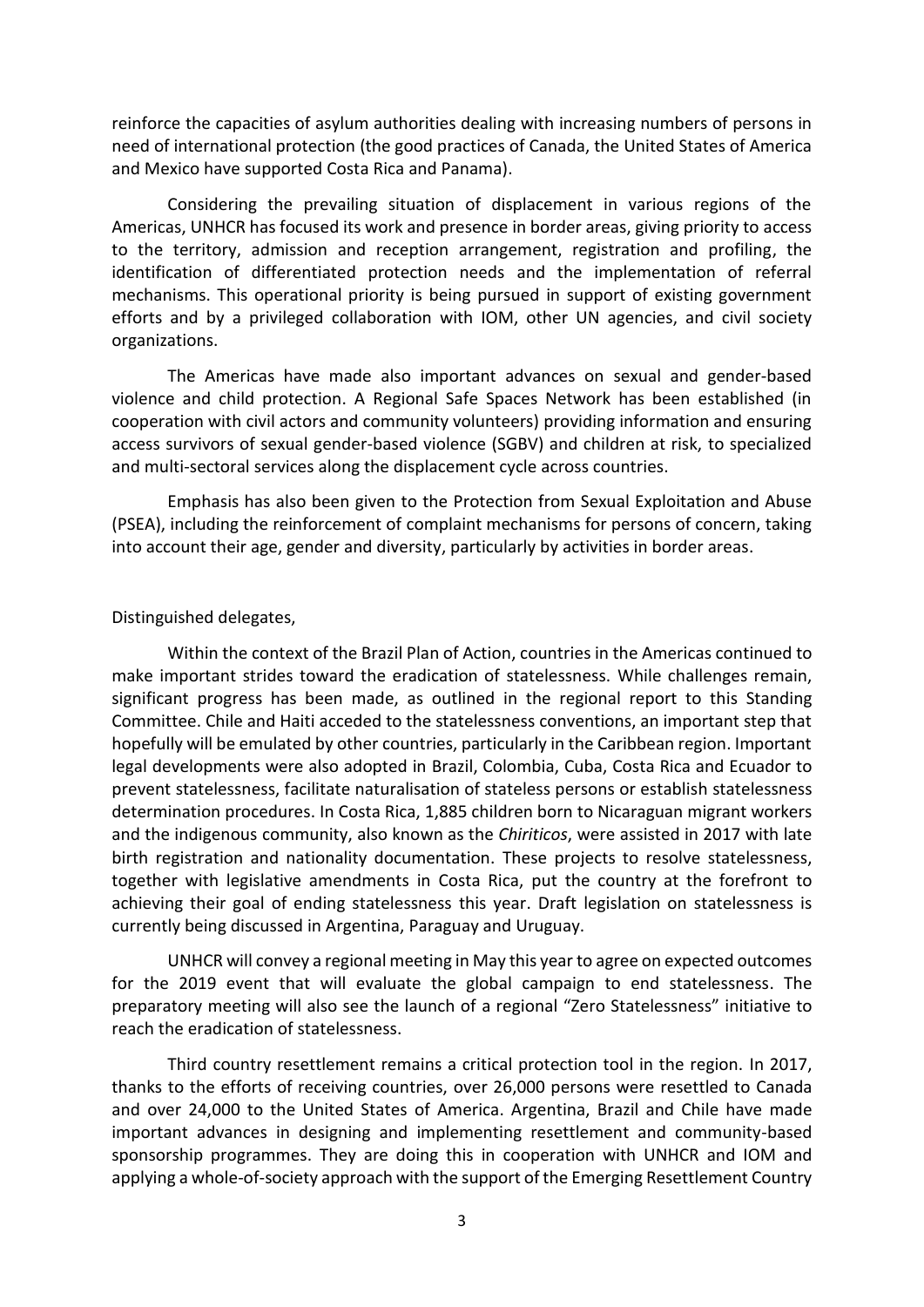Mechanism. In the Caribbean, an intra-regional transfer mechanism for refugees to facilitate resettlement from within the region has been established.

In Central America, the Protection Transfer Arrangement (PTA), with the strong support of the United States of America, has been a practical, life-saving protection tool providing safe access to durable solutions for individuals at heightened risk. Building on the PTA pilot that started in 2016, UNHCR has expanded the identification and referral capacity of three countries of origin and facilitated the movement of individuals to four resettlement countries. In 2018, approximately 1,000 persons are expected to be processed through the PTA, with at least six resettlement countries offering this durable solution. Australia, Canada and Uruguay have already received cases and Brazil and Argentina are also expected to implement the programme. UNHCR strongly encourages States to join the implementation of this critical programme, even small quotas could make a big difference in the lives of those at risk.

## Distinguished delegates,

One year after the conclusion of a peace agreement between the Government of Colombia and the then Revolutionary Armed Forces of Colombia (FARC), efforts continue to consolidate this historic process.

The persistence of forced displacement remains as one of the pending challenges.

Conflict over control of territory and populations, mainly along the Pacific Coast and borders regions, resulted in the murder of 78 community leaders and members of social organizations, and in the internally displacement of 68,000 people in 2017. The presence of the State in remote and border areas in Colombia is paramount to pursue sustainable peace. Development and the improved provision of public services in these areas offer the best means to protect and stabilize affected communities thereby gradually ending the cycle of violence and displacement that Colombia has endured for more than half a century.

Many Colombians continue to flee primarily to Ecuador, with close to 5,000 persons seeking asylum in 2017, about 10 percent increase compared to 2016. Ecuador and Venezuela continued to generously provide asylum to Colombians in need of international protection, as well as providing access to basic services and socio-economic inclusion. Ecuador has made considerable progress with the adoption of a rights-focused Human Mobility Law, and is now providing national IDs to refugees which look no different to with those of Ecuadorian citizens, a decision which facilitates access to services. The authorities are also working actively with UNHCR to include refugees in national social programmes.

Ladies and gentlemen,

The movement of large numbers of Venezuelans in the region, as well as the hardships and risks that many of these persons endure, are of particular concern. While the response of States has been generous, some are reaching a saturation point and are beginning to institute restrictive measures. UNHCR has been following the spirit of the New York Declaration in its response to assist States cope with complex movements involving the arrival of an increasing number of Venezuelans.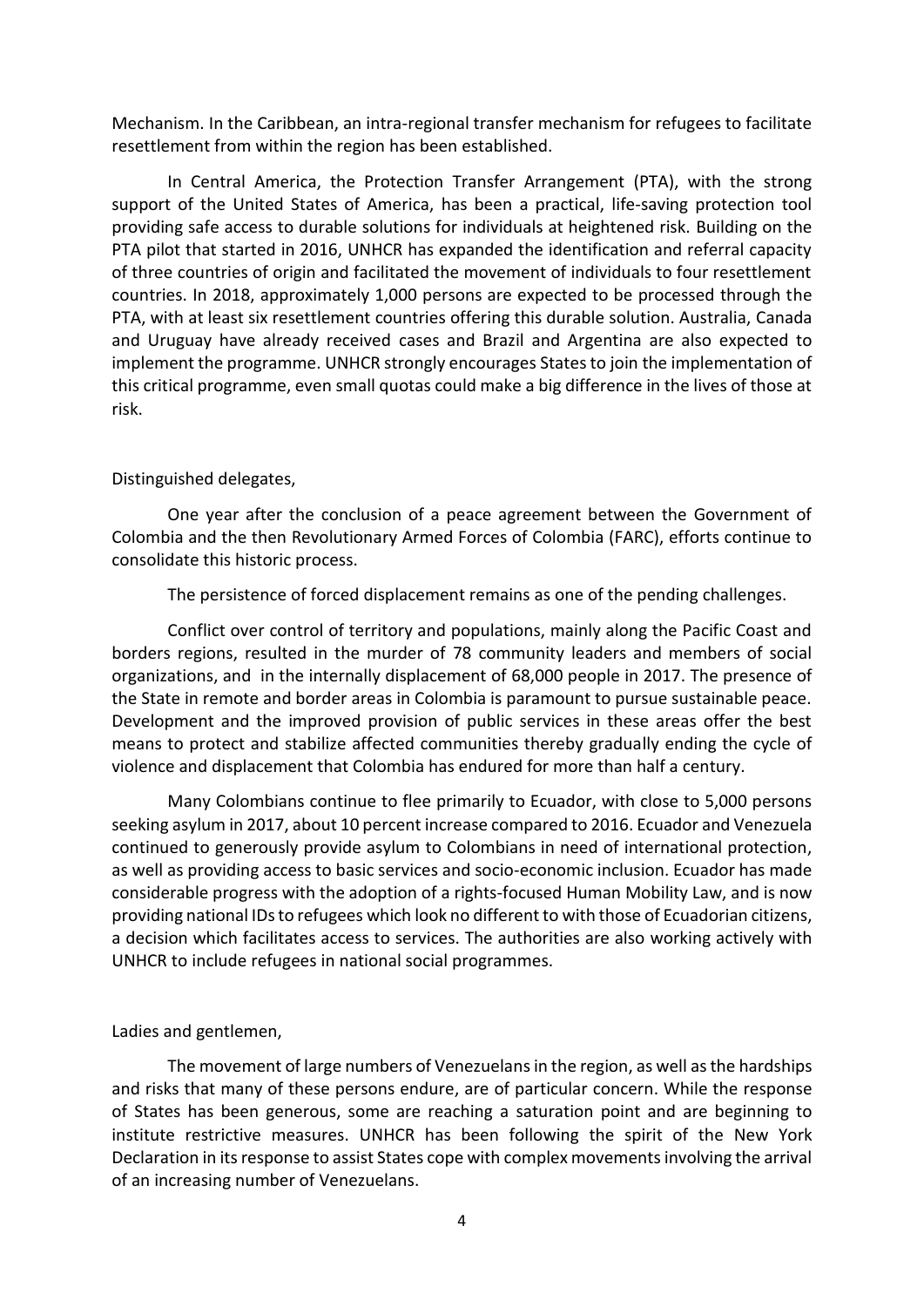UNHCR calls on States receiving and/or already hosting Venezuelans to admit them into their territory and to ensure access to international protection in accordance with the 1951 Convention/1967 Protocol and the Cartagena Declaration. Since 2014, over 135,000 asylum claims have been filed by Venezuelans throughout the region and another  $360,000^2$ have obtained other forms of protection, including alternative legal arrangements, such visas or special permits providing for their legal stay in the countries that host them.

However, hundreds of thousands of Venezuelans remain in an irregular situation, making them particularly vulnerable to exploitation, trafficking, violence, forced recruitment, sexual abuse, discrimination and xenophobia. Insecure border areas, where criminal and armed groups operate, increase protection risks and violence, particularly child recruitment, labour and sexual exploitation. While there are no official estimates, the increasingly invisible nature of this group is particularly worrying.

It is important to recall that Venezuela remains a very generous host country for thousands of refugees from the continent and beyond, in a spirit of solidarity and responsibility sharing.

## Distinguished delegates,

1

The causes of flight are many, but Venezuelans who left their country in recent months are especially at risk and a significant proportion are in need of international protection. UNHCR is supporting some States with reception, registration and profiling to inform immediate protection responses, assistance needs and emergency shelter options. UNHCR is also working with other UN agencies, Ombudsperson offices, faith-based and civil society organizations and academia to forge networks to support host communities. UNHCR has strengthened its protection monitoring presence along the borders in Brazil, Colombia, Ecuador, Peru and Venezuela to identify risks, in particular with regards to access to territory and protection. Latin American countries have long established protection legal frameworks. A regional and comprehensive vision will not only bring improved protection and relief to displaced Venezuelans and affected host communities, but also stabilize the situation in each country and in the region as a whole. In this regard and based on their good practice, MERCOSUR countries, as a regional protection space, could also consider leading the way by providing complementary forms of protection, in addition to the recognition of refugee status, making yet another key contribution to the Global Compact on Refugees. We also call on the international community to actively support these efforts.

Countries in the Southern Caribbean have also become hosts to increasing arrivals of Venezuelan citizens. The influx has particularly impacted these countries given their limited absorption capacity. Most have yet to adopt a national legislation on asylum or to implement it in practice. In the absence of proactive measures to protect and assist the growing population of concern there is a real risk that Venezuelans become increasingly invisible and exposed to abuse and exploitation. Emphasis should be given to ensure access to territory with relevant protection safeguards, including respect for the principle of *non-refoulement,* 

<sup>&</sup>lt;sup>2</sup> For updated statistics on Venezuelan asylum seekers and beneficiaries of other forms of protection, see <https://data2.unhcr.org/en/situations/vensit>